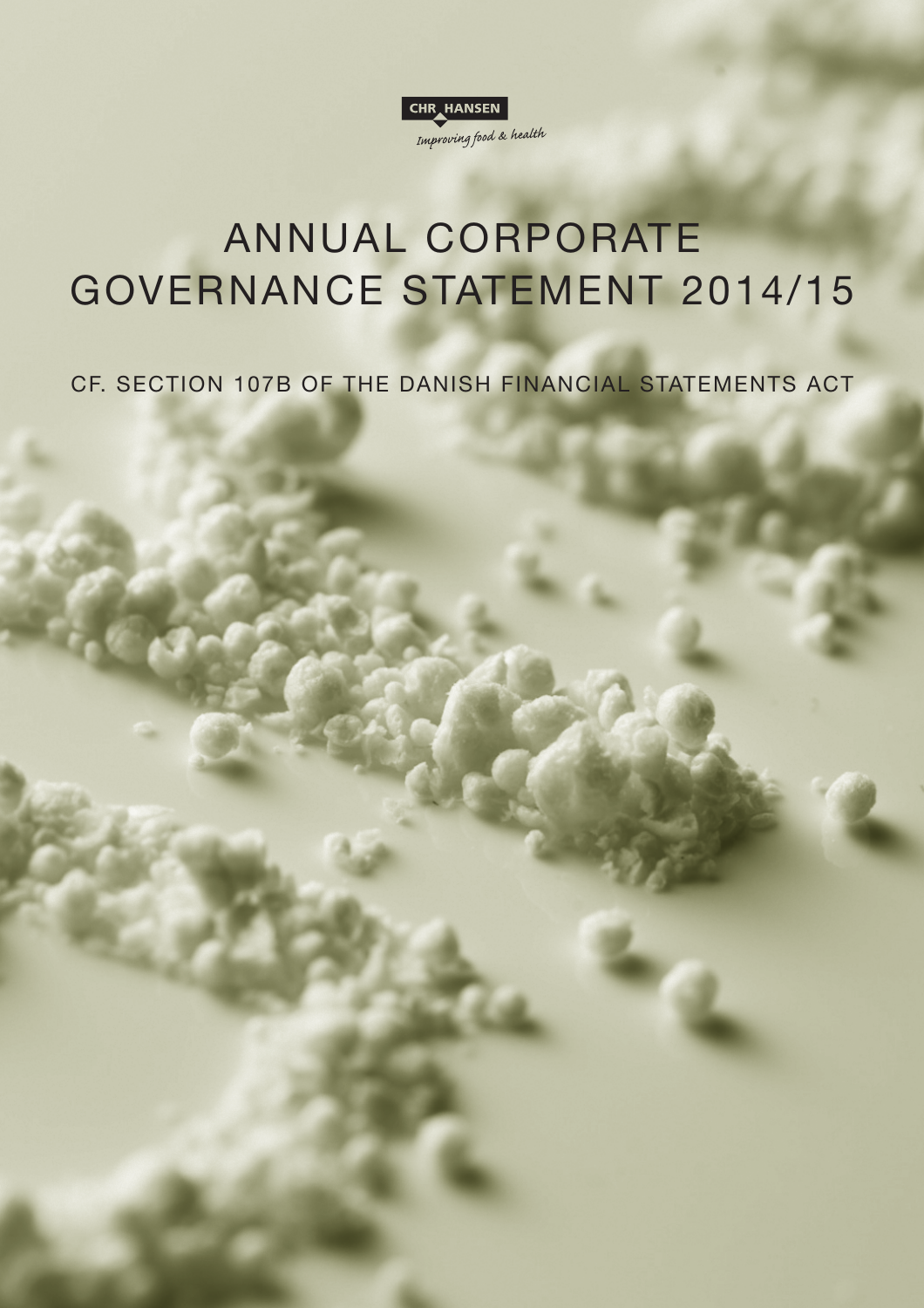# Annual corporate governance statement

Statutory annual corporate governance statement, cf. Section 107b of the Danish Financial Statements Act

This annual corporate governance statement for Chr. Hansen Holding A/S forms part of Management's Review in the 2014/15 Annual Report and concerns the accounting period from 1 September 2014 to 31 August 2015. The statement includes:

- A description of the management structure
- A review of the Company's position on the Danish Recommendations on Corporate Governance as adopted by Nasdaq Copenhagen
- The main elements of the internal control and risk management systems in relation to financial reporting.

## **MANAGEMENT STRUCTURE**

## **Shareholders**

Shareholders have ultimate authority over the Company and can exercise their rights by passing resolutions at General Meetings. Resolutions can generally be passed by a simple majority. However, resolutions to amend the Articles of Association require two-thirds of votes cast and capital represented, unless other adoption requirements are imposed by the Danish Companies Act.

#### **Board of Directors**

The Board of Directors is responsible for the overall management of the Company. In accordance with current practice in Denmark, responsibilities are distributed between the Board of Directors and the Executive Board, and the two bodies are independent.

The Executive Board is in charge of day-to-day management, while the Board of Directors supervises the work of the Executive Board and is responsible for general strategic management. The Board of Directors has 10 members, of whom seven are elected by shareholders and three by employees.

Currently, all seven board members elected by shareholders, including the Chairman, are independent. All shareholder-elected members of the Board of Directors stand for election each year.

The employee-elected members stand for election every fourth year in accordance with current legislation, with the current term ending in 2017. The age limit is 70. The Board of Directors meets six to eight times a year.

The shareholder-elected members of Chr. Hansen's Board of Directors have undertaken to purchase, no later than 12 months after their appointment, shares corresponding to at least one year's fee for an ordinary board member, and to maintain ownership of these shares during the entire period of their board membership. See note 2.3 to the Consolidated Financial Statements for information on board members' current shareholdings.

## **Annual Board of Directors review**

In 2014/15, the Board evaluation was conducted by the individual directors and executives anonymously completing a comprehensive online questionnaire which was then summarized by an external consultant.

The results of the assessment process were presented to the Board of Directors in September 2015 by the Chairman of the Board. The report describes a number of areas in which the Board is both effective and very well-functioning and gives an overall impression of a high-performing Board of Directors. Almost all areas for improvement which were identified in last year's assessment have been complied with.

This year, too, the assessment identified some minor areas in which improvements will be considered.

The Chairman will hold individual meetings with each Director to review their performance.

Similar self-evaluations have been undertaken by the Audit Committee, the Nomination Committee and the Remuneration Committee.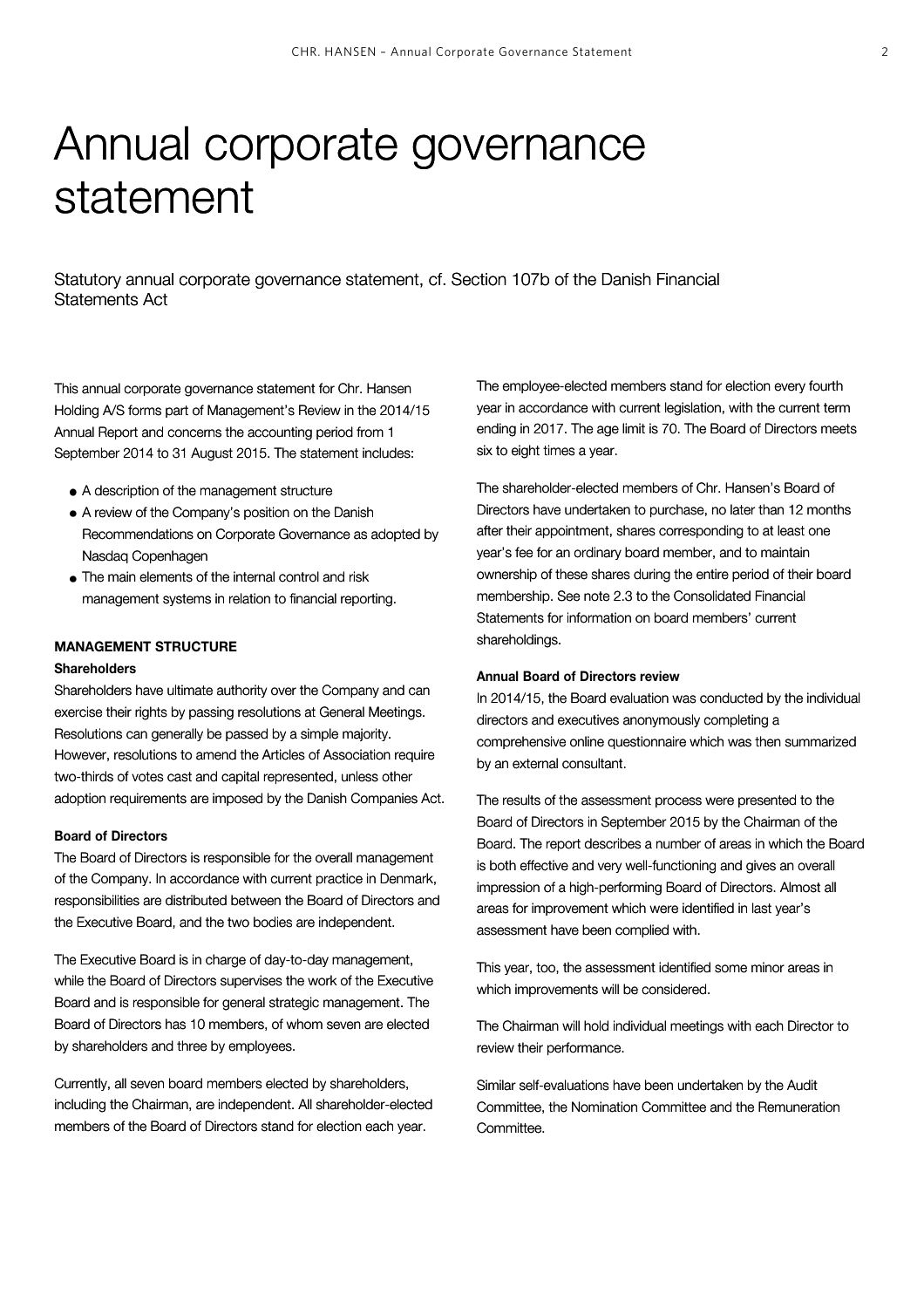## **Board committees**

The Board of Directors may establish board committees with the purpose of preparing decisions and recommendations for evaluation and approval by the Board of Directors. In accordance with the Danish Recommendations on Corporate Governance, the Board of Directors has established four committees:

- Audit Committee
- Remuneration Committee
- Nomination Committee
- Scientific Committee

Reporting to the Board of Directors, the committees have individual charters defining their main tasks and responsibilities. All committee members are independent.

#### **Audit Committee**

The Board of Directors has established an Audit Committee, which currently consists of four members of the Board of Directors.

The Committee's role is to assist the Board of Directors in fulfilling its responsibilities in the financial reporting process, the system of

| <b>BOARD OF DIRECTORS</b>                        |                                         |                                         |                                       |
|--------------------------------------------------|-----------------------------------------|-----------------------------------------|---------------------------------------|
| SHAREHOLDER-ELECTED MEMBERS                      |                                         |                                         |                                       |
| Ole Andersen,<br>Chairman                        | Frédéric Stévenin,<br>Vice chairman     | Mark Wilson                             | Tiina Mattila-Sandholm                |
| Søren Carlsen                                    | Dominique Reiniche                      | Kristian Villumsen                      |                                       |
| <b>EMPLOYEE-ELECTED MEMBERS</b>                  |                                         |                                         |                                       |
| Svend Laulund                                    | Mads Bennedsen                          | Per Poulsen                             | 9 meetings in 2014/15                 |
| <b>AUDIT</b><br><b>COMMITTEE</b>                 | <b>REMUNERATION</b><br><b>COMMITTEE</b> | <b>NOMINATION</b><br><b>COMMITTEE</b>   | <b>SCIENTIFIC</b><br><b>COMMITTEE</b> |
| <b>MEMBERS</b>                                   | <b>MEMBERS</b>                          | <b>MEMBERS</b>                          | <b>MEMBERS</b>                        |
| Mark Wilson, Chairman                            | Ole Andersen, Chairman                  | Ole Andersen, Chairman                  | Søren Carlsen, Chairman               |
| Ole Andersen<br>Frédéric Stévenin                | Dominique Reiniche<br>Mark Wilson       | Dominique Reiniche<br>Frédéric Stévenin | Tiina Mattila-Sandholm                |
| Kristian Villumsen                               |                                         |                                         |                                       |
| All members are considered                       | All members are considered              | All members are considered              | All members are considered            |
| independent and have<br>financial and accounting | independent                             | independent                             | independent                           |
| expertise                                        |                                         |                                         |                                       |
| 4 meetings in 2014/15                            | 3 meetings in 2014/15                   | 4 meetings in 2014/15                   | 5 meetings in 2014/15                 |
| Established 2010                                 | Established 2010                        | Established 2010                        | Established 2012                      |
| <b>EXECUTIVE BOARD</b>                           |                                         |                                         |                                       |

Cees de Jong CEO

Søren Westh Lonning CFO

Knud Vindfeldt EVP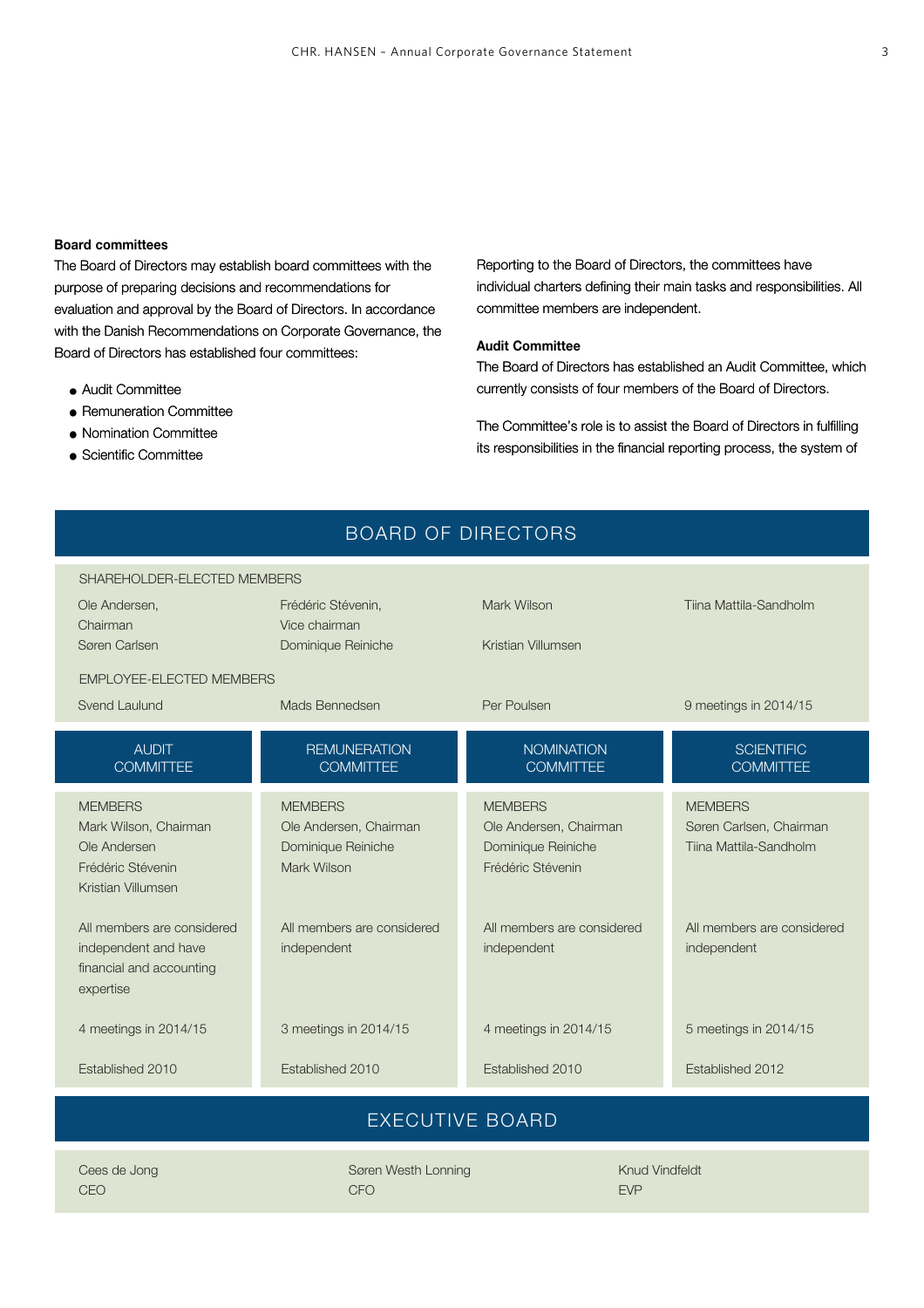internal controls, the audit process and the Company's process for monitoring compliance with laws, regulations and internal policies and positions, including considering the independence of the external auditor and reviewing the interim financial reports.

The Board of Directors appoints committee members and the committee chair. The committee meets at least four times a year in accordance with an agreed annual wheel, ensuring compliance with recommendations and sufficient monitoring. The annual wheel reflects key events in the annual financial reporting cycle and the aforementioned responsibilities.

## **Remuneration Committee**

The Board of Directors has established a Remuneration Committee, which consists of at least three members of the Board of Directors.

The Committee's role is to assist the Board of Directors in fulfilling its responsibilities in regard to establishing, implementing and executing its remuneration position for the members of the Board of Directors and the Executive Board. The Committee meets at least twice a year.

Chr. Hansen's latest Remuneration Policy and guidelines for incentive-based remuneration can be found at http://investor.chr hansen.com/documents.cfm.

## **Nomination Committee**

The Board of Directors has established a Nomination Committee consisting of at least three members of the Board of Directors. The Committee's role is to assist the Board of Directors in fulfilling its responsibilities in regard to:

- Nomination and appointment of members of the Board of Directors and the Executive Board
- Ensuring that the Board of Directors and the Executive Board are at all times of the appropriate size and composed of individuals with the professional qualifications and experience required
- Conducting regular evaluations of the performance of the Board of Directors and the Executive Board.

The Committee meets at least twice a year.

## **Scientific Committee**

The Board of Directors has established a Scientific Committee, which currently consists of two members. The Committee's role is to assist the Board of Directors in fulfilling its responsibilities in regard to the Company's research & development (R&D) activities and ensuring that the Board of Directors has an informed, independent view of the focus and direction of the R&D function's work and capabilities in the Company.

## **Executive Board**

The Board of Directors appoints an Executive Board responsible for day-to-day management and compliance with the guidelines and recommendations issued by the Board of Directors. The Executive Board is also to present and recommend proposals on the Company's overall strategy and objectives to the Board of Directors. The Executive Board currently has three members and is chaired by the Chief Executive Officer.

# **RECOMMENDATIONS FOR CORPORATE GOVERNANCE IN DENMARK**

The Company is subject to the Danish Recommendations on Corporate Governance of 6 May 2013 as adopted by Nasdaq Copenhagen in its Rules for Issuers of Shares with effect from 1 June 2013 and as amended in November 2014.

The recommendations are available in full on the website of the Danish Committee on Corporate Governance, www.corporategovernance.dk.

The following explains how Chr. Hansen complied with the recommendations in all respects in 2014/15.

# 1. Communication and interaction by the company with its investors and other stakeholders

## 1.1. Dialogue between company, shareholders and other stakeholders

## 1.1.1. Recommendation to ensure ongoing dialogue with shareholders.

Chr. Hansen strives to provide a high and consistent level of information to the investor community and seeks to ensure that adequate information flows back from the investor community to the Executive Board and the Board of Directors.

Chr. Hansen publishes annual and interim financial reports. These and other company announcements are published via the GlobeNewswire system, and can subsequently be accessed on www.chr-hansen.com.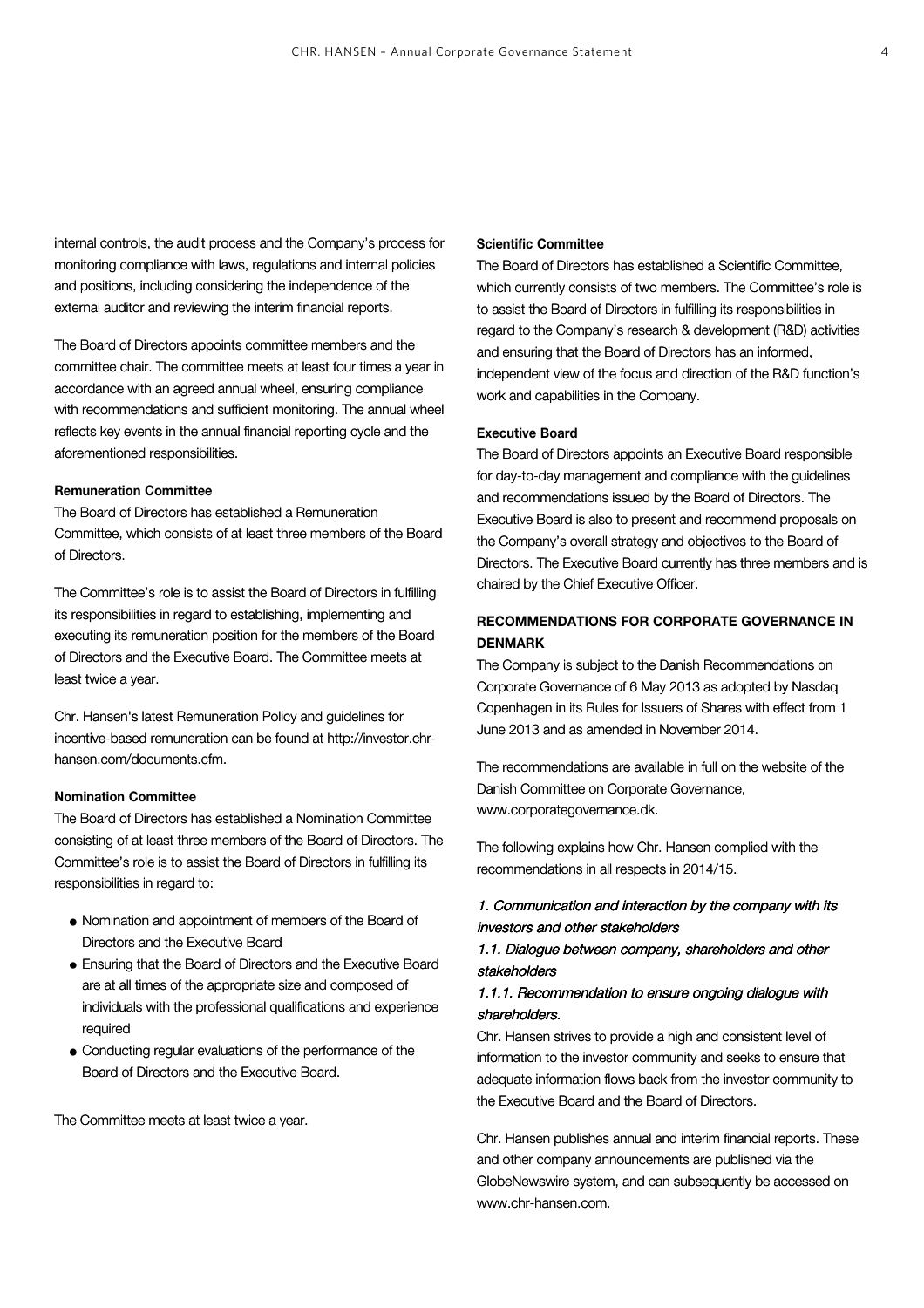The primary dialogue with shareholders takes place during the Annual General Meeting and at investor meetings and presentations. Investors may also maintain an ongoing dialogue by contacting the Investor Relations department to obtain additional non-price-sensitive information. Telephone conferences are held following the publication of each interim report to give participants the opportunity to direct questions to Management. Webcasts are subsequently available on www.chr-hansen.com.

In 2014/15, Chr. Hansen held more than 350 meetings with institutional investors.

# 1.1.2. Recommendation to adopt policies on the relationship

with stakeholders, including shareholders and other investors. Chr. Hansen is committed to maintaining a transparent and constructive dialogue with shareholders and other stakeholders. The dialogue and relationship are managed in accordance with the Company's Corporate Governance, Communication and Business Integrity Policies, as well as positions on Investor Relations and Corporate Social Responsibility.

The policies and positions were updated and approved by the Board of Directors at a board meeting in September 2014 and are available on www.chr-hansen.com.

#### 1.1.3. Recommendation to publish quarterly reports.

The Company already publishes interim reports. They are available on www.chr-hansen.com. Danish law no longer requires the publication of interim reports. To serve the best interests of shareholders and to maintain a high and consistent level of information to the investor community, the Board of Directors has decided to continue to publish interim reports.

From 2014/15, the reports were prepared in English only.

## 1.2. General meeting

## 1.2.1. Recommendation to plan the annual general meeting to support active ownership.

Chr. Hansen is committed to maintaining a constructive dialogue with a high level of transparency when communicating with its shareholders and other stakeholders.

The Board of Directors and the Executive Board encourage investors to participate actively in the Annual General Meeting. The date of the Annual General Meeting is published in the financial calendar and, as part of the ongoing dialogue, investors are actively encouraged to take part.

The Annual General Meeting for 2013/14 was held at Chr. Hansen's headquarters in Hørsholm, Denmark, with 64% of the share capital represented, an increase from 57% at the Annual General Meeting for 2012/13.

# 1.2.2. Recommendation that proxies granted for the general meeting allow shareholders to consider each individual item on the agenda.

Pursuant to the Articles of Association, shareholders may cast their votes in writing to the Board of Directors prior to the Annual General Meeting (postal votes). Furthermore, voting rights may be exercised by means of written and dated proxies in accordance with the relevant laws in force at any given time. Both postal and proxy votes must consider each individual item on the agenda. The forms to be used for postal and proxy voting are available on www.chr-hansen.com.

The proxy form for the Annual General Meeting for 2013/14 allowed shareholders to consider each individual item on the agenda.

## 1.3. Takeover bids

1.3.1. Recommendation to set up contingency procedures in the event of takeover bids in accordance to which the board of directors should not, without the acceptance of the general meeting, attempt to counter the takeover bid.

Chr. Hansen confirms that, should it become aware that a takeover bid will or is likely to be submitted, it will not make any decisions or initiate defensive measures without the prior approval of the General Meeting. Chr. Hansen has prepared a takeover procedure to ensure that shareholders will be given an opportunity to decide whether they wish to dispose of their shares in the Company under the terms offered.

The Board of Directors did not become aware of or receive any possible takeover bids during 2014/15.

# 2. Tasks and responsibilities of the board of directors 2.1. Overall tasks and responsibilities

# 2.1.1. Recommendation that the board of directors takes a position on matters related to the board's performance of its responsibilities at least once a year.

Once a year, the Board of Directors identifies its most important tasks in relation to financial and managerial supervision of the Company, including the way in which it intends to supervise the work of the Executive Board. The Board of Directors has adopted Rules of Procedure for the Board of Directors, which are reviewed at least once a year.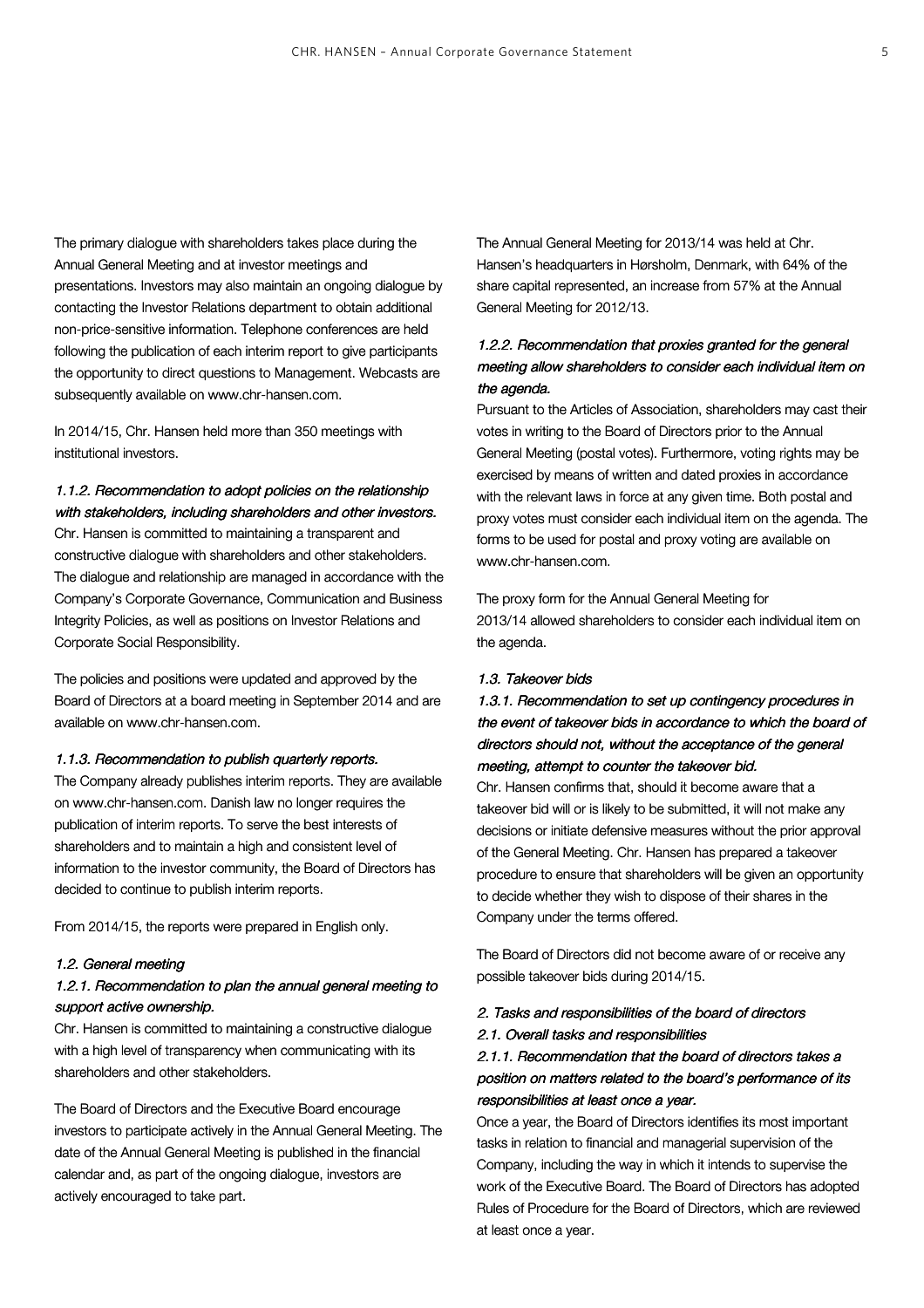In 2014/15, the Board of Directors identified its most important tasks for the year and reviewed the Rules of Procedure at a board meeting in September 2014.

# 2.1.2. Recommendation that the board of directors takes a position on the company's overall strategy at least once a year.

At least once a year, the Board of Directors lays down the strategic objectives of the Company based on proposals submitted by the Executive Board, and approves the Company's general business policies and guidelines to ensure optimal value creation.

The Board of Directors took a position on the strategic objectives for 2014/15 and approved the general business policies and guidelines at a board meeting in September 2014. The strategic objectives for 2014/15 related to continuation of the Nature's No. 1 strategy, which was announced in September 2013.

# 2.1.3. Recommendation that the company has a capital and share structure ensuring that its strategy and long-term value creation are in the best interests of shareholders.

The Board of Directors regularly assesses whether the share capital and the share structure are in the best interests of the Company and shareholders. The findings are presented in the Annual Report each year. At present, the Company has a single class of shares, and all shares rank pari passu. Each DKK 10 share carries one vote. To ensure a capital structure in the shareholders' best interests and to reflect the Company's cash flow generation, excess cash has been distributed to shareholders in the form of share buy-backs and interim dividends.

At the Annual General Meeting in November 2014, it was decided to reduce the Company's share capital by canceling 2,647,480 treasury shares of DKK 10. Shares were acquired for a total of EUR 80 million.

In addition, the Board of Directors declared an interim dividend of EUR 115 million in connection with the Q3 2014/15 interim report on 1 July 2015.

# 2.1.4. Recommendation to review and approve guidelines for the executive board on an annual basis.

The Board of Directors has issued Rules of Procedure for the Executive Board detailing the overall duties, obligations and liabilities of the Executive Board, including specific authorizations within which the Executive Board may transact business. The Rules of Procedure and authorizations are subject to annual evaluation, update and approval by the Board of Directors.

In 2014/15, the Rules of Procedure were reviewed and approved by the Board of Directors at a meeting in September 2014.

# 2.1.5. Recommendation that the board of directors discusses the composition of the executive board, as well as developments, risks and succession plans, at least once a year.

The Board of Directors assesses the composition and performance of the Executive Board and other key management positions at least once a year, including a review of developments, risks and succession plans.

In 2014/15, the assessment was conducted at a board meeting in September 2014. In February 2015, CFO Klaus Pedersen announced his resignation. He was replaced by Søren Westh Lonning, who prior to his appointment held various management positions within the Chr. Hansen Group.

# 2.1.6. Recommendation to, once a year, discuss the company's activities to ensure appropriate diversity at management levels, including setting specific goals and accounting for its objectives and progress made.

Once a year, the Board of Directors assesses the progress made by the company in achieving the objectives for relevant diversity at management levels.

The diversity objectives for the Board of Directors and corporate management teams, as well as progress made on these during the year, are presented in the Annual Report for 2014/15. In 2014/15, the gender and nationality diversity targets for the Board of Directors were met as the Board now includes two women (28%) and four non-locals (57%) compared to a target of two women and one non-local. With the achievement of the target for women in the Board of Directors, the Board has set a new goal of minimum three women by latest 2019/20.

## 2.2. Corporate social responsibility

## 2.2.1. Recommendation to adopt policies on corporate social responsibility.

The Board of Directors has adopted a Corporate Social Responsibility Policy setting out the Company's commitments in this area. The Company reports non-financial data with primary focus on the environment, product safety, employee relations, sustainable sourcing and social involvement. The Company has been a member of the UN Global Compact since September 2009.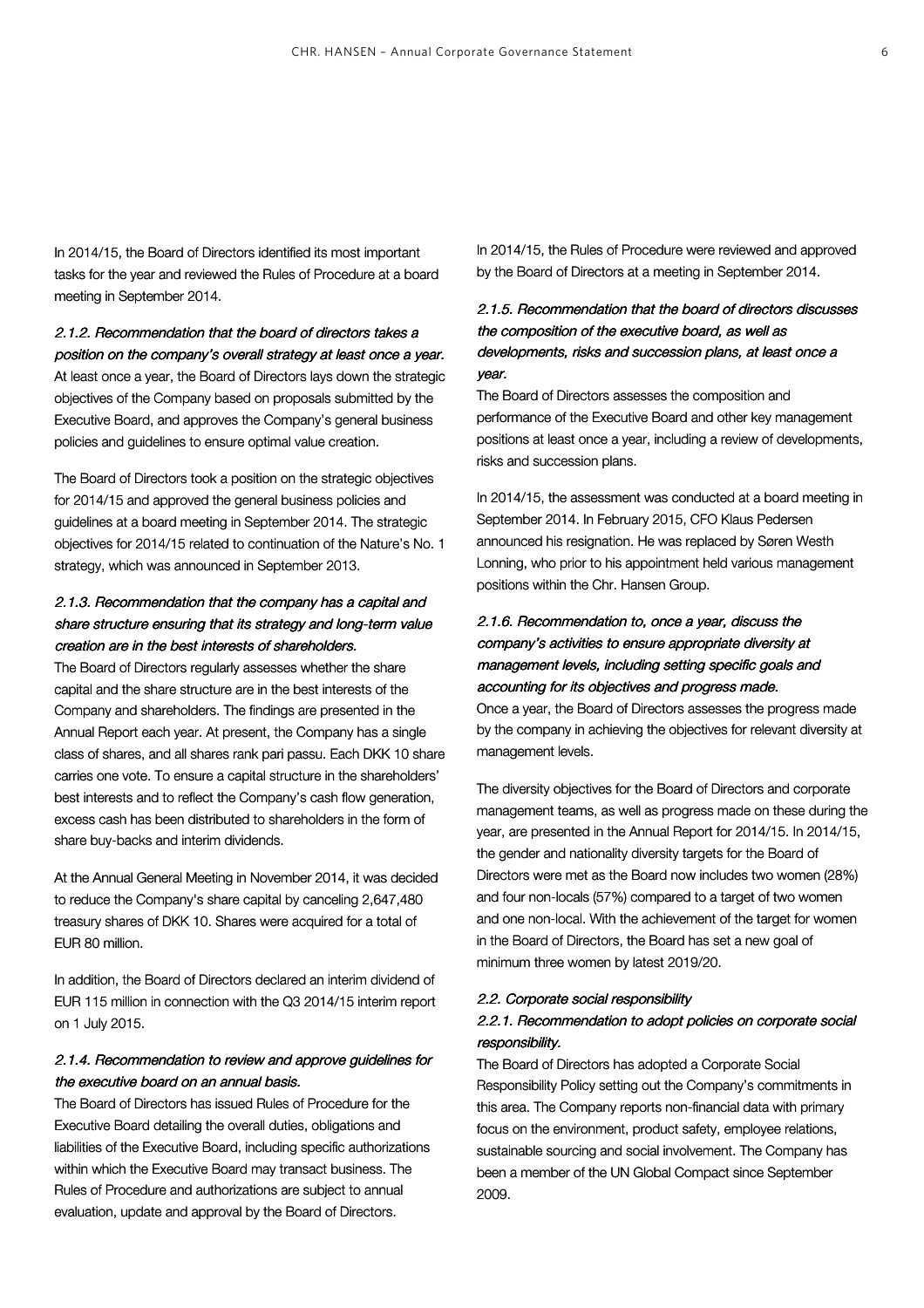Chr. Hansen's UN Global Compact Communication on Progress for 2014/15 is available on www.chr-hansen.com. The report includes an overview of relevant policies and how they link with Chr. Hansen's corporate social responsibility ambitions.

# 2.3. Chairman and vice chairman of the board of directors 2.3.1. Recommendation to appoint a vice chairman of the board of directors, who will assume the responsibilities of the chairman in the chairman's absence.

As soon as possible after each year's Annual General Meeting, a board meeting is held to elect a Vice chairman. The Vice chairman acts as a sparring partner for the Chairman.

Frédéric Stévenin was appointed Vice chairman after the Annual General Meeting in November 2014. Frédéric Stévenin has been a member of the Board of Directors since 2005, including as Chairman 2005-10 and Vice chairman 2010-13 and 2014-15.

# 2.3.2. Recommendation to pass a board resolution ensuring that the board of directors maintains its independent overall management and control function in the event that the chairman of the board performs special operating activities for the company.

The Chairman does not assume special tasks or participate in the day-to-day management of Chr. Hansen unless there is a particular need for this in exceptional circumstances, in which case such assignment or managerial involvement will be subject to the prior approval of the Board of Directors and be confined to a limited period.

During 2014/15, the Chairman did not assume any special tasks or participate in the day-to-day management of Chr. Hansen.

## 3. Composition and organization of the board of directors 3.1. Composition

# 3.1.1. Recommendation that the board of directors accounts for the skills it requires to best perform its tasks, the composition of the board of directors and the special skills of each member on an annual basis.

Each year, with input from the Nomination Committee, the Board of Directors is responsible for identifying the appropriate qualifications, experience and skills required of board candidates in order for the Board of Directors to best perform its tasks, taking into account Chr. Hansen's needs and the current composition of the Board of Directors. Nominations of candidates for submission to the General Meeting are prepared in light of this.

competencies for use when nominating candidates, which is available on www.chr-hansen.com.

At the Annual General Meeting in November 2014, Tiina Mattila- Sandholm and Kristian Villumsen were elected as new members of the Board of Directors. Their election further strengthened the Board's competencies within strategic R&D, scientific knowledge and the life science industries.

# 3.1.2. Recommendation that the selection and nomination of candidates for the board of directors are carried out through a transparent process, taking into consideration the need to integrate new talent and diversity in terms of age, international experience and gender.

Nominations of candidates for submission to the General Meeting are prepared taking into account the nominees' skills and expertise with a view to ensuring a well-balanced and diverse Board in terms of age, international expertise, nationality and gender. All nominations must be accompanied by detailed motivations and background information concerning the person in question.

At the Annual General Meeting in November 2014, Tiina Mattila- Sandholm and Kristian Villumsen were elected as new members of the Board of Directors. Their election strengthened the diversity of the Board in terms of nationality, international expertise, gender and age.

# 3.1.3. Recommendation that the description of the nominated candidates' qualifications includes information about other executive functions and demanding organizational tasks, and whether candidates are considered independent.

The Company ensures that a description of the nominated candidates' qualifications, including information about other board functions and whether they are considered independent, is sent out with the notice convening the Annual General Meeting when election of members to the Board of Directors is on the agenda. Members are elected for one year at a time.

At the Annual General Meeting in November 2014, the description of each nominated candidate's suitability included information about other board functions. All nominated and elected candidates are considered independent.

# 3.1.4. Recommendation that the articles of association stipulate a retirement age for members of the board of directors.

Only persons who are 70 years of age or younger at the time of election may be elected to the Company's Board of Directors.

The Board of Directors has adopted a specification of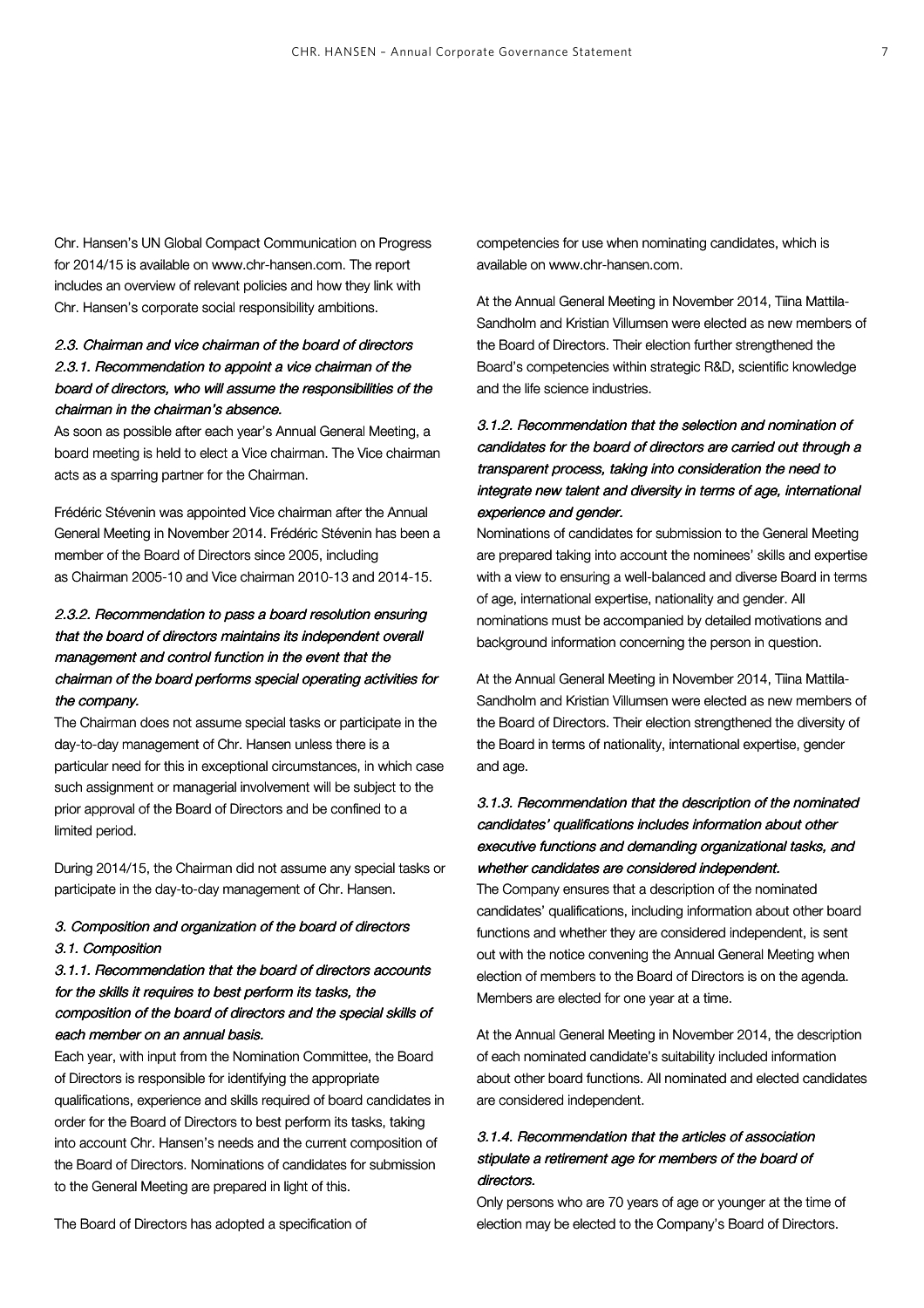Following the Annual General Meeting in November 2014, the age of the members elected ranged from 45 to 63 years.

# 3.1.5. Recommendation that members of the board of directors elected by the general meeting be up for election every year at the general meeting.

Pursuant to the Articles of Association, members of the Board of Directors elected by the Annual General Meeting must retire from office at each General Meeting but are eligible for re-election.

At the Annual General Meeting in November 2014, five members, including the Chairman, were re-elected, while one member chose not to stand for re-election. Two new members were elected, hereby increasing the number of members elected for one year by the Annual General Meeting from six to seven.

## 3.2. Independence of the board of directors

# 3.2.1. Recommendation that at least half of the members of the board of directors elected by the general meeting are considered independent.

The Company's Board of Directors currently comprises seven members elected by the Annual General Meeting and three members elected by employees.

During 2014/15, all members elected by the Annual General Meeting were considered independent in compliance with the definitions set out in section 3.2.1 of the Recommendations.

# 3.3. Members of the board of directors and number of other executive functions

# 3.3.1. Recommendation that each member of the board of directors assesses the expected time commitment for each function in order not to take on more functions than he/she can manage satisfactorily for the company.

Each individual board member signs an agreement with Chr. Hansen under which the member commits not to take on more functions than he/she can manage satisfactorily for the Company.

# 3.3.2. Recommendation that the management commentary includes information about the members of the board of directors in addition to the statutory provisions.

The Annual Report includes information about each board member's position, age, gender, date of appointment, expiry of term, other executive functions, number of shares and similar instruments, and whether the member is considered independent. The management review in the Annual Report 2014/15 contains information in compliance with the requirements set out in section 3.3.2. of the Recommendations.

## 3.4. Board committees

# 3.4.1 Recommendation to publish information on the board committees on the company's website.

The Board of Directors has established four committees: an Audit Committee, a Nomination Committee, a Remuneration Committee and a Scientific Committee.

The present annual corporate governance statement, which forms part of the Annual Report 2014/15, contains information in compliance with the requirements set out in section 3.4.1 of the Recommendations. The charters and overviews of members of each committee can be found on www.chr-hansen.com.

# 3.4.2. Recommendation that a majority of the members of a board committee are considered independent.

All members of the committees during 2014/15 are considered independent.

#### 3.4.3. Recommendation to set up a formal audit committee.

The Audit Committee was established in 2010. The charter and overview of members of the Audit Committee can be found on www.chr-hansen.com. The charter complies with the requirements set out in section 3.4.3 of the Recommendations.

Since November 2014, the Committee has comprised Mark Wilson (Chairman), Ole Andersen, Frédéric Stévenin and Kristian Villumsen. All are independent members and have expertise and experience within the financial accounting and audit aspects of a listed company.

# 3.4.4. Recommendation that, prior to the approval of the annual report and other financial reports, the audit committee monitors and reports to the board of directors on significant accounting policies, significant accounting estimates, related party transactions, and uncertainties and risks, including in relation to the outlook for the current year.

Pursuant to the Charter for the Audit Committee, the Audit Committee monitors and reports to the Board of Directors on significant accounting policies and estimates, related party transactions, the company's tax policy, and uncertainties and risks, including in relation to the outlook, prior to the approval of the Annual Report and other financial reports.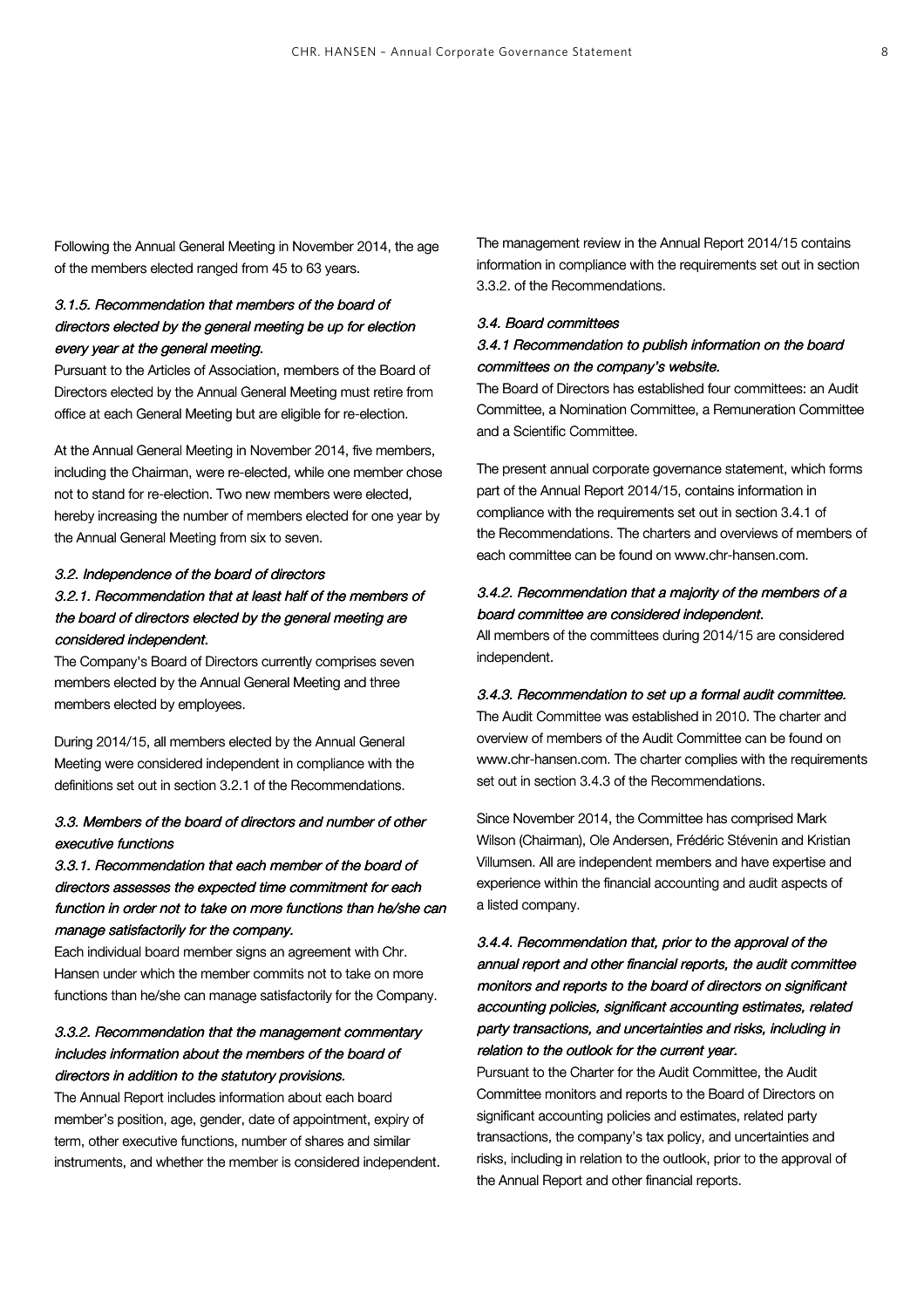During 2014/15, the Audit Committee monitored and reported on these items in accordance with an established annual wheel.

# 3.4.5. Recommendation that the audit committee assesses the need for an internal audit, and monitors the executive board's follow-up on the conclusions and recommendations of the internal audit function, on an annual basis.

Pursuant to the Charter for the Audit Committee, the Audit Committee assesses whether there is a need for an internal audit function on an annual basis.

In July 2015, the Audit Committee concluded that there is no need for an internal audit function for the time being, as the internal control function is being efficiently handled by the finance organization and the Compliance Officer.

# 3.4.6. Recommendation to establish a nomination committee chaired by the chairman of the board of directors.

The Nomination Committee was established in 2010. The charter and overview of members of the Nomination Committee can be found on www.chr-hansen.com. The charter complies with the requirements set out in section 3.4.6 of the Recommendations.

Since November 2014, the Committee has comprised Ole Andersen (Chairman), Dominique Reiniche and Frédéric Stévenin.

# 3.4.7. Recommendation that the board of directors establishes a remuneration committee.

The Remuneration Committee was established in 2010. The charter and overview of members of the Remuneration Committee can be found on www.chr-hansen.com. The charter complies with the requirements set out in section 3.4.7 of the Recommendations.

Since November 2014, the Committee has comprised Ole Andersen (Chairman), Dominique Reiniche and Mark Wilson.

# 3.4.8. Recommendation that the remuneration committee does not consult with the same external advisers as the company's executive board.

During 2014/15, the Remuneration Committee did not consult with the same external advisers as the Executive Board.

# 3.5. Evaluation of the performance of the board of directors and the executive board

3.5.1. Recommendation to establish an evaluation procedure to evaluate the contributions and results of the board of directors and its individual members.

The Company undertakes an annual evaluation of the performance and achievements of the Board of Directors and its individual members as well as the cooperation with the Executive Board. The Chairman of the Board of Directors is in charge of the evaluation.

Details of the procedure for the 2014/15 evaluation and its outcome are described in the present annual corporate governance statement, which forms part of the 2014/15 Annual Report.

# 3.5.2. Recommendation that the board of directors considers, in connection with preparation of the general meeting, whether the number of members is appropriate to the company's requirements.

Pursuant to the Articles of Association, the Annual General Meeting shall elect at least three and no more than eight members to the Board of Directors, including a Chairman. In connection with preparation of the Annual General Meeting, the Board of Directors considers whether this number is appropriate to the Company's requirements.

At the Annual General Meeting in November 2014, the number of members of the Board of Directors elected by the Annual General Meeting increased from six to seven. This was done to ensure the right size and mix of competencies, and to further enhance the dialogue with Management, including through various committees. Based on the Board's annual evaluation, the current number of board members is considered adequate at the present time.

# 3.5.3. Recommendation that the board of directors evaluates the work and performance of the executive board at least once a year in accordance with clear, predefined criteria.

At least once a year, the work and performance of the Executive Board is evaluated by the Board of Directors in accordance with predefined key performance indicators.

During 2014/15, the evaluation of the Executive Board had a satisfactory outcome, and all the predefined key performance indicators were met.

# 3.5.4. Recommendation to establish an annual procedure to evaluate the cooperation between the board of directors and the executive board.

The cooperation between the Board of Directors and the Executive Board is evaluated, and the outcome presented to the Board of Directors, in connection with the annual board evaluation, as well as through a formal dialogue between the Chairman of the Board of Directors and the Chief Executive Officer.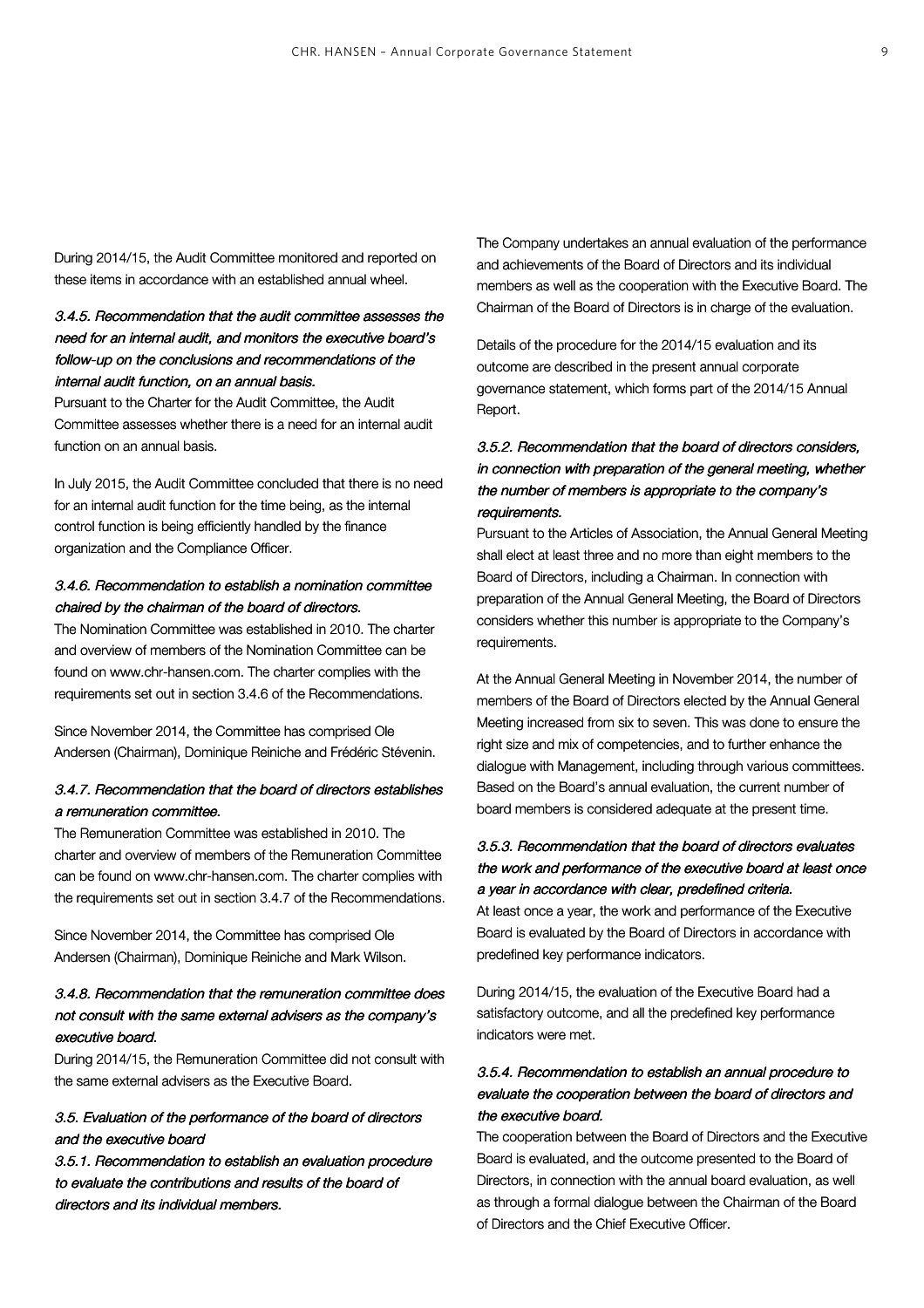During 2014/15, the evaluation of the cooperation between the Board of Directors and the Executive Board had a satisfactory outcome.

## 4. Remuneration of management

# 4.1. Form and content of the remuneration policy 4.1.1. Recommendation to prepare a clear and transparent remuneration policy for the board of directors and the executive board.

The Annual General Meeting has adopted a Remuneration Policy applicable to the Board of Directors and the Executive Board. The policy is available on www.chr-hansen.com.

The Remuneration Policy was approved by the Annual General Meeting on 29 November 2011 and complies with the requirements set out in section 4.1.1 of the Recommendations.

## 4.1.2. Recommendation regarding variable components in the remuneration policy.

The Remuneration Policy includes variable components that comply with the requirements set out in section 4.1.2 of the Recommendations. Detailed guidelines for incentive-based remuneration were updated and approved by the Annual General Meeting on 27 November 2014.

The Annual Report 2014/15 contains a description of the main elements of the Remuneration Policy, including the variable components and their compliance with the requirements set out in section 4.1.2 of the Recommendations.

# 4.1.3. Recommendation that the remuneration of the board of directors does not include share options.

The Company's Remuneration Policy does not include share or warrant programs for members of the Board of Directors.

# 4.1.4. Recommendation that share-based remuneration, if provided, is established as roll-over programs.

The Annual General Meeting has adopted an overall guidelines for incentive-based remuneration that require Chr. Hansen to have a short- and a long-term incentive program. The programs comply with the requirements set out in section 4.1.4 of

the Recommendations. The guidelines can be found on www.chr hansen.com.

# 4.1.5. Recommendation that agreements on termination payments should not amount to more than two years' annual remuneration.

The Company's Remuneration Policy and guidelines for incentive based remuneration comply with the requirements set out in section 4.1.5 of the Recommendations.

#### 4.2. Disclosure of the remuneration policy

# 4.2.1. Recommendation that the remuneration policy and compliance with this are explained and justified in the chairman's statement at the general meeting.

The Chairman's statement at the Annual General Meeting in November 2014 included an explanation and justification of the Company's Remuneration Policy and guidelines for incentive based remuneration, as well as an update on compliance with both the policy and the guidelines. The statement also explained and justified a proposal for new amendments to the policy.

# 4.2.2. Recommendation that the remuneration of the board of directors for the current financial year is approved at the general meeting.

The remuneration of the Board of Directors is approved by the Annual General Meeting each year.

The remuneration for 2014/15 was approved by the Annual General Meeting on 27 November 2014.

# 4.2.3. Recommendation that the total remuneration granted to each member of the board of directors and the executive board is disclosed in the annual report, and that the linkage with the remuneration policy is explained.

All remuneration granted to each member of the Board of Directors and the Executive Board is disclosed in the Annual Report and complies with the requirements set out in section 4.2.3 of the Recommendations.

The Annual Report 2014/15 includes a description of the total remuneration granted, including the key aspects of retention and severance programs and their compliance with the Remuneration Policy and guidelines for incentive-based remuneration.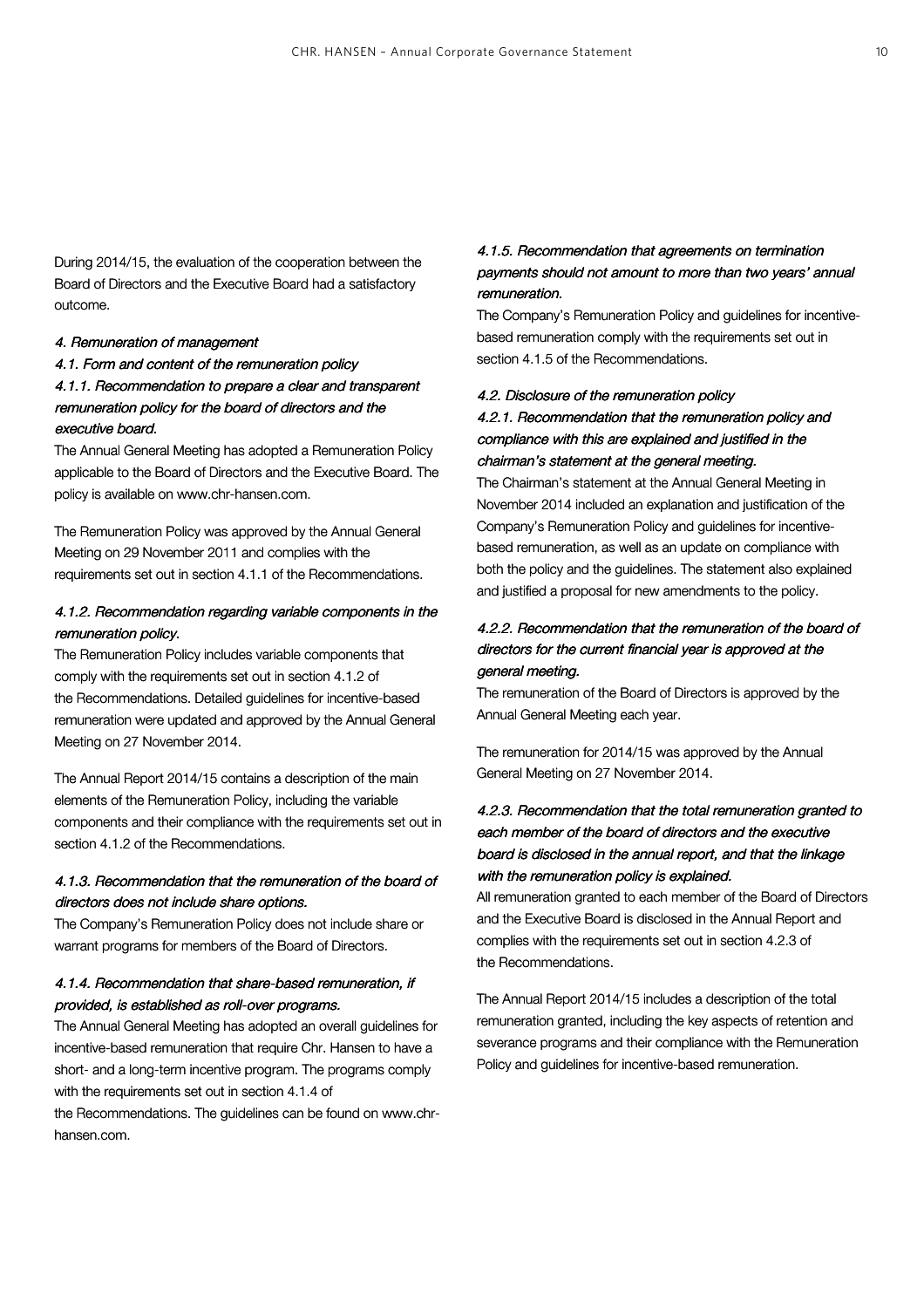# 5. Financial reporting, risk management and audits 5.1. Identification of risks and transparency regarding other relevant information

5.1.1. Recommendation, in the management commentary, to review and account for the most important strategic and business-related risks, and risks in connection with the financial reporting, as well as the company's risk management. The Annual Report includes a description of the Company's Enterprise Risk Management process and a description of the most important business and financial risks identified in this process. A description of the risks associated with financial reporting is included in the annual corporate governance statement.

The key strategic, operational and financial risks as identified in Chr. Hansen's Enterprise Risk Management process are described in the Annual Report 2014/15, including an evaluation of whether the risk profile has changed. The present annual corporate governance statement, which forms part of the Annual Report 2014/15, contains information on risks related to the financial reporting.

#### 5.2. Whistleblower scheme

# 5.2.1. Recommendation to decide whether to establish a whistleblower scheme for expedient and confidential notification of possible or suspected wrongdoing. A whistleblower scheme for expedient and confidential notification

of possible or suspected wrongdoing has been in place since October 2013.

Since its implementation in October 2013, six complaints have been registered through the whistleblower system, of which four were registered in 2014/15. In addition to this, four complaints were received outside the system. All complaints have been investigated, and corrective action taken in six cases where the claim was substantiated.

## 5.3. Contact with auditor

# 5.3.1. Recommendation to ensure regular dialogue and exchange of information between the auditor and the board of directors.

The auditors are present at all meetings of the Audit Committee, and the Chairman of the Audit Committee maintains a regular dialogue and exchange of information with the auditors on behalf of the Board of Directors. The Audit Committee and the Board of Directors meet with the auditors at least once a year without the Executive Board being present.

During 2014/15, the auditors participated in all Audit Committee meetings and attended a private meeting with the Board of Directors in October 2014.

5.3.2. Recommendation that the audit agreement and auditors' fee are agreed between the board of directors and the auditor based on a recommendation from the audit committee. The audit agreement and auditors' fee are agreed between the Board of Directors and the auditors based on a recommendation from the Audit Committee.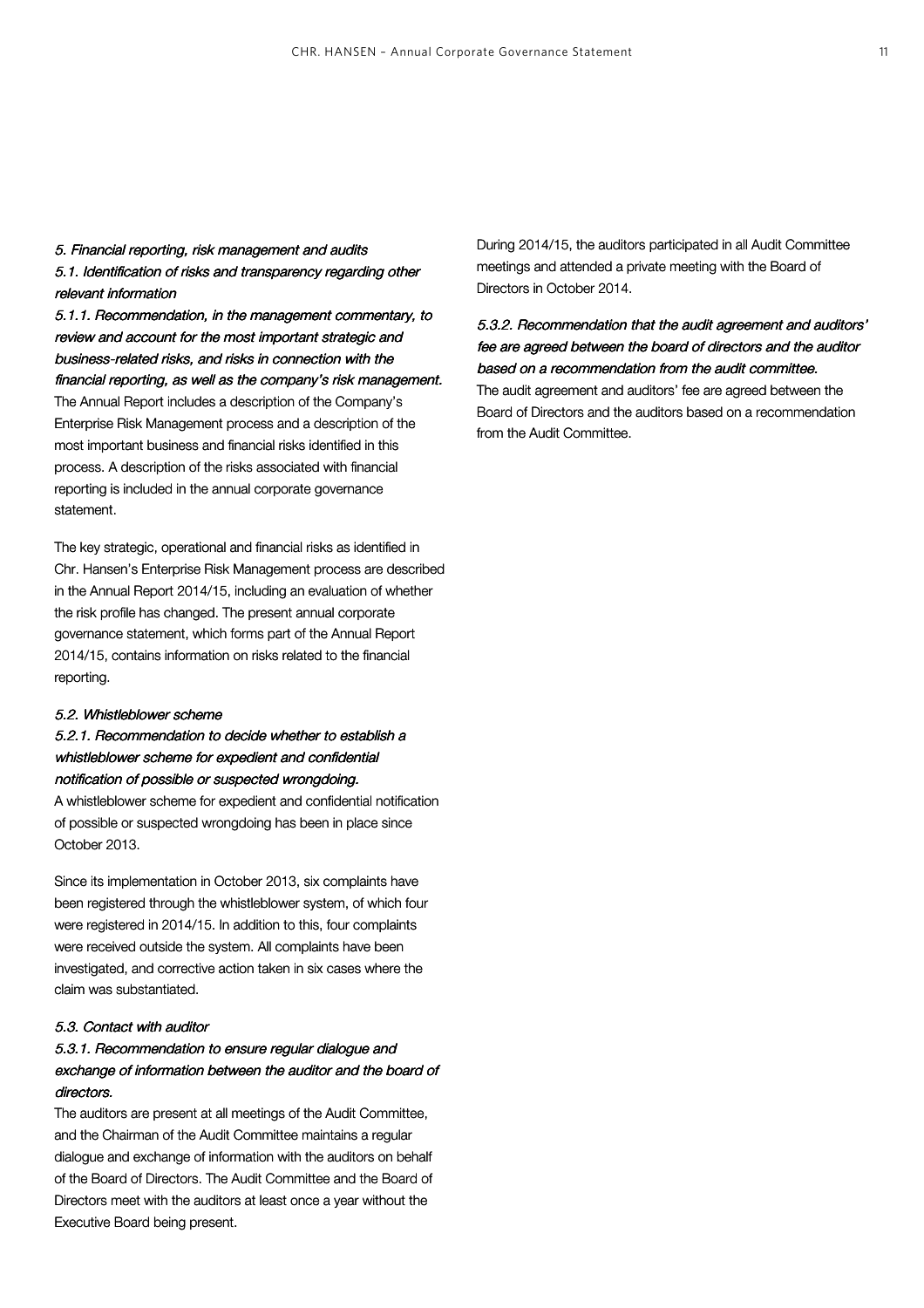# **MAIN ELEMENTS OF THE GROUP'S INTERNAL CONTROL AND RISK MANAGEMENT IN CONNECTION WITH ITS FINANCIAL REPORTING**

The purpose of Chr. Hansen's internal control and risk management system in relation to the financial reporting process is to ensure that external financial statements are presented in accordance with IFRS as adopted by the EU and additional Danish disclosure requirements for annual reports of listed companies, and to ensure that the financial statements give a true and fair view free from material misstatement.

Chr. Hansen's internal control and risk management system ensures that material errors or inconsistencies in the financial statements are identified and corrected. The internal control and risk management systems can only provide reasonable and not absolute assurance that all material errors and inconsistencies have been discovered and corrected. The internal control and risk management system comprises the following areas:

- Control environment
- Risk assessment
- Control activities
- Information and communication
- Monitoring

## Control environment

The Board of Directors has appointed an Audit Committee to assist the Board of Directors in supervising the financial reporting process and the effectiveness of the Company's internal control and risk management system.

The Executive Board is responsible for maintaining effective controls and an effective risk management system. The Executive Board has implemented the controls necessary to mitigate the risks identified in relation to financial reporting. The composition of the Board of Directors, the Audit Committee and the Executive Board ensures the relevant competencies with respect to internal control and risk management within the financial reporting process. Powers and responsibilities are defined in the Board of Directors' Rules of Procedure for the Executive Board.

The Board of Directors approves policies for Business Integrity, Quality & Product Safety, Knowledge, People & Organization, Finance & IT and Communication, as well as Chr. Hansen's mission, vision and corporate values.

The Executive Board approves all other policies and regularly briefs the Board of Directors on such policies.

The relevant functions at Chr. Hansen issue guidelines and monitor the application of all policies and procedures. Chr. Hansen's accounting policies are set out in the Chr. Hansen financial reporting manual, which is available to all employees.

#### Risk assessment

The Board of Directors and the Executive Board regularly assess the risks that Chr. Hansen is exposed to, including risks related to financial reporting. The Audit Committee reviews certain high-risk areas at least once a year, including the following:

- Significant accounting estimates
- Material changes to the accounting policies
- Fraud risk assessment

At least once a year, the Executive Board and the Audit Committee consider whether the current internal control environment is effective in relation to the risks identified in the financial reporting process.

### Control activities

The Group's accounting competencies are reviewed on an ongoing basis in order to ensure an appropriate and satisfactory control environment.

Central controlling functions are responsible for controlling financial reporting. Regional and divisional finance teams conduct reviews and tests to ensure correct financial reporting. All regional and divisional finance and IT functions report directly or indirectly to central functions.

Chr. Hansen has introduced standards for internal control relating to financial reporting. These standards are intended to ensure a certain minimum level of internal control, thus making the control environment effective.

The internal control standards are focused on segregation of duties and on detective and preventive controls. Regular audits across the organization, including at subsidiaries, are conducted to ensure an appropriate control environment.

The Audit Committee has assessed the need for an internal audit function and decided not to establish one at present, as the current internal control and risk management system and processes are deemed sufficient.

## Information and communication

Chr. Hansen's financial reporting manual and other reporting instructions are updated on a regular basis. Updates are communicated to the global finance organization. All manuals and